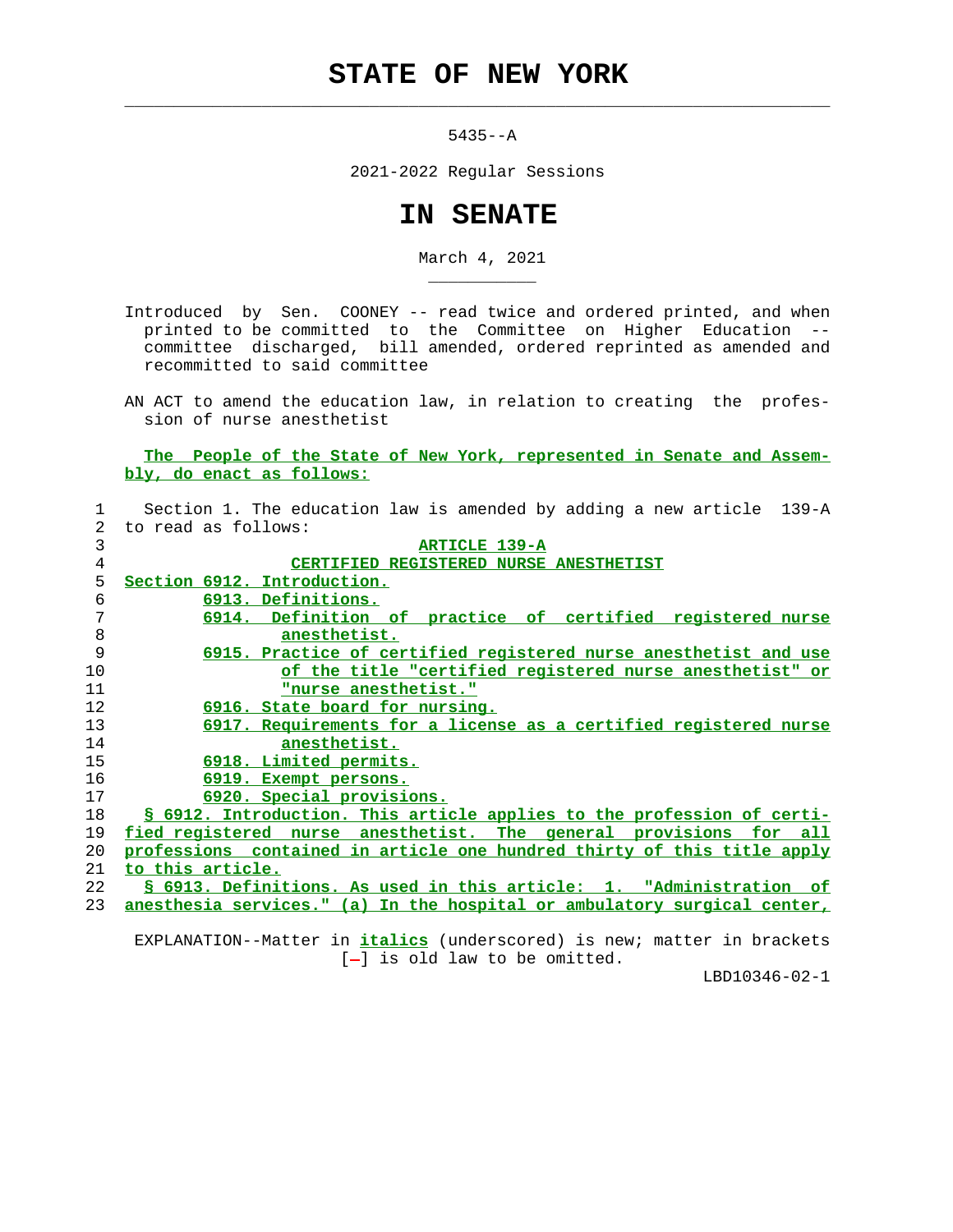**"administration of anesthesia services" means anesthesia services shall be directed by a physician who has responsibility for the clinical aspects of organization and delivery of all anesthesia services provided by the hospital or ambulatory surgical center. That physician or another individual qualified by education and experience shall direct the admin- istrative aspects of the service, and shall be responsible, in conjunc- tion with the medical staff, for recommending to the governing body privileges to those persons qualified to administer anesthetics, includ- ing the procedures each person is qualified to perform and the levels of required supervision as appropriate. (b) In office based surgery venues, "administration of anesthesia services" means the anesthesia component of the medical or dental proce- dure shall be supervised by an anesthesiologist, physician, dentist or podiatrist qualified to supervise the administration of anesthesia and who is available to immediately diagnose and treat the patient for anes- thesia complications or emergencies, and certified registered nurse anesthetists may be permitted to administer monitored anesthesia care, and/or general anesthesia, regional anesthesia, and/or monitor the patient. 2. "General anesthesia" means the administration of a medication by the parenteral or inhalation routes which results in a controlled state of unconsciousness accompanied by a complete loss of protective reflexes including loss of the ability to independently and continuously maintain patient airway and a regular breathing pattern. There is also an inabil- ity to respond purposefully to verbal commands and/or tactile stimu- lation. 3. "Local anesthesia" means the introduction of a local anesthetic agent into a localized part of the body by topical application or local infiltration in close proximity to a nerve, which produces a transient and reversible loss of sensation. All local anesthetics possess both excitatory (seizure) and depressant (loss of consciousness) central nervous system effects in sufficient blood levels and may have profound cardiovascular depressant effects. There may also be interactive effects between local anesthetic agents and sedative medications. 4. "Monitored anesthesia care" means: (a) a minimally depressed level of consciousness that retains the patient's ability to maintain adequate cardiorespiratory function and the ability to independently and contin- uously maintain an open airway, a regular breathing pattern, protective reflexes, and respond purposefully and rationally to tactile stimulation and verbal command. This does not include unsupplemented oral pre-opera- tive medications or nitrous oxide analgesia; or (b) the administration of medication by the oral, parenteral, or inha- lation routes which results in a controlled state of depressed consciousness accompanied by partial loss of protective reflexes. There may be an inability to independently and continuously maintain an open airway and/or regular breathing pattern with unconscious or deep sedation, and the ability to appropriately and rationally respond to physical stimuli and verbal commands is lost. 5. "Monitoring" means the continual clinical observation of a patient and the use of instruments to measure, display, and record the values of certain physiologic variables such as pulse, oxygen saturation, level of consciousness, blood pressure, and respiration. 6. "Office-based surgery" means any surgical or other invasive proce- dure, requiring general anesthesia, monitored anesthesia care, and any liposuction procedure, where such surgical or other invasive procedure or liposuction is performed by a licensee in a location other than a**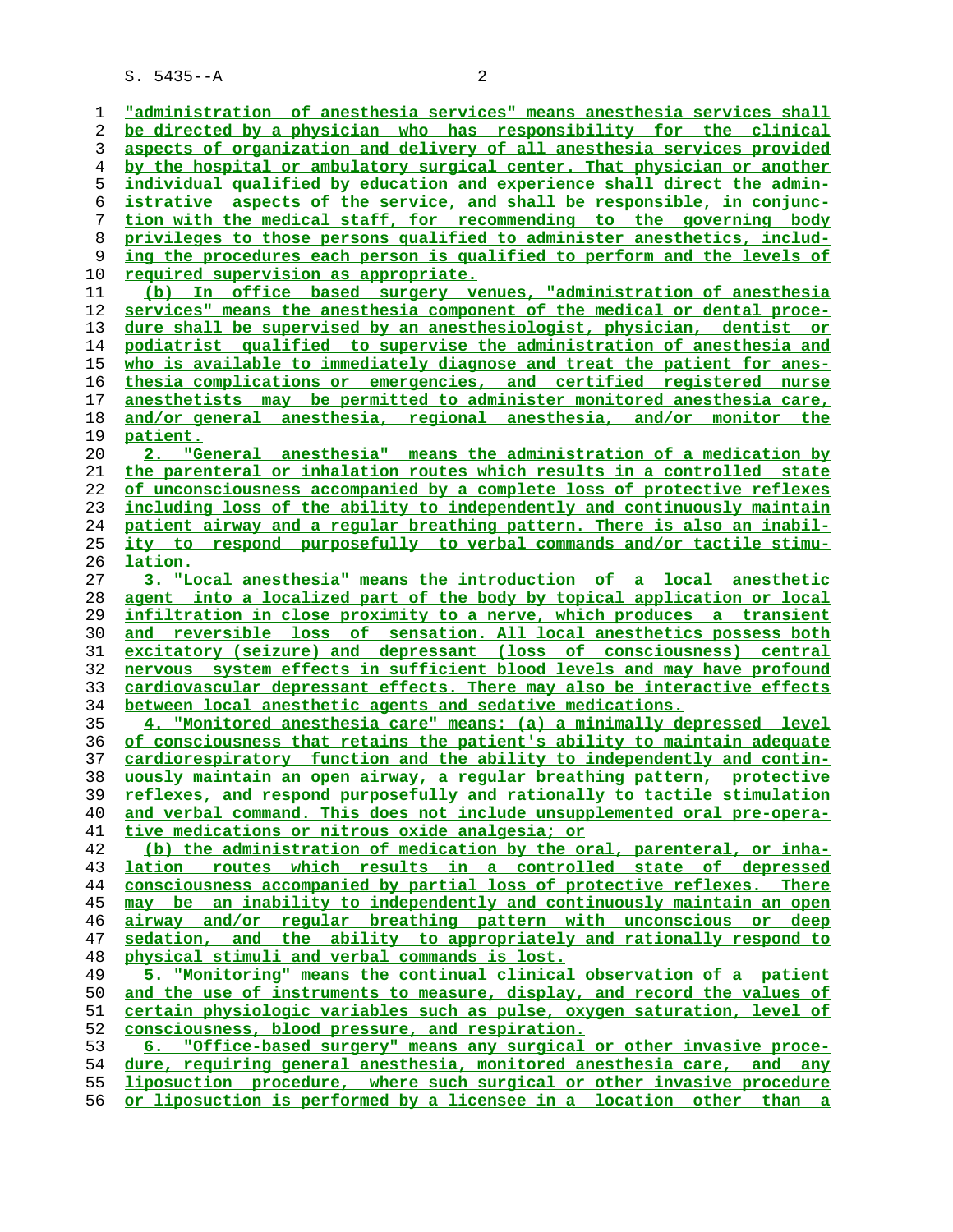| 1              | hospital, as such term is defined in article twenty-eight of the public |
|----------------|-------------------------------------------------------------------------|
| 2              | health law, excluding minor procedures and procedures requiring minimal |
| 3              | sedation.                                                               |
| $\overline{4}$ | 7. "Patient" means an individual who is under the care of a physician,  |
| 5              | dentist, oral surgeon or podiatrist in a licensed facility or in an     |
|                |                                                                         |
| 6              | office.                                                                 |
| 7              | 8. "Peri-anesthetic period" means the period of time commencing upon    |
| 8              | the pre-operative evaluation of the patient before surgery and ending   |
| 9              | upon the patient's post-operative discharge from the recovery room.     |
| 10             | 9. "Regional anesthesia" means the administration of local anesthesia   |
| 11             | agents to interrupt nerve impulses in a major region of the body.       |
| 12             | Including but not limited to in this category are spinal, epidural,     |
|                |                                                                         |
| 13             | caudal, upper or lower extremity plexus block anesthesia, and intrave-  |
| 14             | <u>nous regional anesthesia.</u>                                        |
| 15             | 10. "Supplemented local anesthesia" means the use of local anesthesia   |
| 16             | supplemented with monitored anesthesia care.                            |
| 17             | "Unsupplemented local anesthesia" means the use of local anes-          |
| 18             | thesia without supplementing with monitored anesthesia care.            |
| 19             | \$ 6914. Definition of practice of certified registered nurse anesthe-  |
|                |                                                                         |
| 20             | tist. 1. In addition to the provisions of practice for registered       |
| 21             | professional nursing outlined in section sixty-nine hundred two of this |
| 22             | title, the practice of a certified registered nurse anesthetist further |
| 23             | includes, but is not limited to, administration of anesthesia, which    |
| 24             | includes general anesthesia, monitored anesthesia care, local anes-     |
| 25             | thesia, regional anesthesia, spinal, epidural, caudal anesthesia,       |
| 26             | supplemented local anesthesia, and unsupplemented local anesthesia to a |
| 27             | patient during the peri-anesthetic period; performing and documenting a |
|                |                                                                         |
| 28             | preanesthetic assessment and evaluation of the patient, including       |
| 29             | requesting consultations and diagnostic studies; selecting, obtaining,  |
| 30             | ordering, and administering preanesthetic medications and fluids; and   |
| 31             | obtaining informed consent for anesthesia, developing and implementing  |
| 32             | an anesthetic plan; initiating the anesthetic technique; monitoring the |
| 33             | patient including selecting, applying, and inserting appropriate nonin- |
| 34             | vasive and invasive monitoring modalities for continuous evaluation of  |
| 35             | the patient's physical status; selecting, obtaining, and administering  |
|                |                                                                         |
| 36             | the anesthetics, adjuvant and accessory drugs, and fluids necessary to  |
| 37             | manage the anesthetic; managing a patient's airway and pulmonary status |
| 38             | using current practice modalities; facilitating emergence and recovery  |
| 39             | from anesthesia by selecting, obtaining, ordering and administering     |
| 40             | medications, fluids, and ventilatory support; discharging the patient   |
| 41             | from a postanesthesia care area and providing postanesthesia follow-up  |
| 42             | evaluation and care; implementing acute and chronic pain management     |
| 43             | modalities; and responding to emergency situations by providing airway  |
| 44             | management, administration of emergency fluids and drugs, and using     |
|                |                                                                         |
| 45             | basic or advanced cardiac life support techniques.                      |
| 46             | 2. Nurse anesthesia must be provided in collaboration with a licensed   |
| 47             | physician qualified to determine the need for anesthesia services,      |
| 48             | provided such services are performed in accordance with a written prac- |
| 49             | tice agreement and written practice protocols as set forth in subdivi-  |
| 50             | sion four of this section or pursuant to collaborative relationships as |
| 51             | set forth in subdivision five of this section, whichever is applicable. |
| 52             | 3. Prescriptions for drugs, devices, and anesthetic agents, anesthesia  |
|                |                                                                         |
| 53             | related agents, and pain management agents may be issued by a certified |
| 54             | registered nurse anesthetist during the peri-anesthetic period, in      |
| 55             | accordance with the written practice agreement and written practice     |
| 56             | protocols described in subdivision four of this section if applicable.  |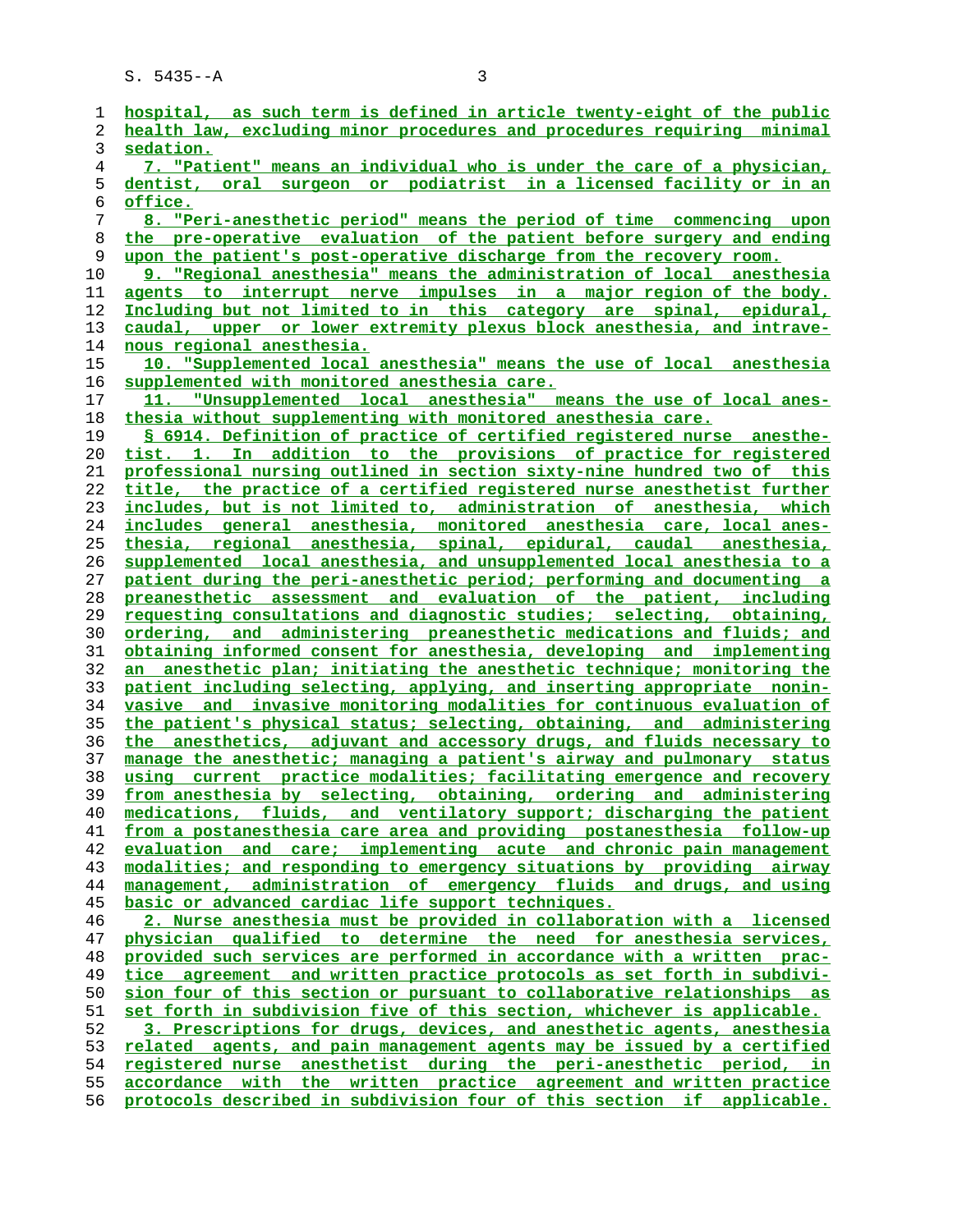| 1        | The certified registered nurse anesthetist shall obtain a certificate                                                                            |
|----------|--------------------------------------------------------------------------------------------------------------------------------------------------|
| 2        | from the department upon successfully completing a program including an                                                                          |
| 3        | appropriate pharmacology component, or its equivalent, as established by                                                                         |
| 4        | the commissioner's regulations, prior to prescribing under this subdivi-                                                                         |
| 5        | sion. The license issued under this article shall state whether the                                                                              |
| 6        | <u>certified registered nurse anesthetist has successfully completed such a</u>                                                                  |
| 7        | program or equivalent and is authorized to prescribe under this subdivi-                                                                         |
| 8        | sion.                                                                                                                                            |
| 9        | 4. A certified registered nurse anesthetist licensed under this arti-                                                                            |
| 10       | cle and practicing for thirty-six hundred hours or less shall do so in                                                                           |
| 11       | accordance with a written practice agreement and written practice proto-                                                                         |
| 12       | cols agreed upon by a licensed physician qualified by education and                                                                              |
| 13       | experience to determine the need for anesthesia.                                                                                                 |
| 14       | (a) The written practice agreement shall include explicit provisions                                                                             |
| 15       | for the resolution of any disagreement between the collaborating physi-                                                                          |
| 16       | cian and the certified registered nurse anesthetist regarding a matter                                                                           |
| 17       | of anesthesia or pain management treatment that is within the scope of                                                                           |
| 18       | practice of both. To the extent the practice agreement does not so                                                                               |
| 19       | provide, then the collaborating physician's treatment shall prevail.                                                                             |
| 20       | (b) Each practice agreement shall provide for patient records review                                                                             |
| 21       | by the collaborating physician in a timely fashion but in no event less                                                                          |
| 22       | often than every three months. The names of the certified registered                                                                             |
| 23       | nurse anesthetist and the collaborating physician shall be clearly post-                                                                         |
| 24       | ed in the practice setting of the certified registered nurse anesthe-                                                                            |
| 25       | <u>tist.</u>                                                                                                                                     |
| 26       | (c) The practice protocol shall reflect current accepted medical and                                                                             |
| 27       | nursing practice. The protocols shall be filed with the department with-                                                                         |
|          |                                                                                                                                                  |
| 28       | in ninety days of the commencement of the practice and may be updated                                                                            |
| 29       | periodically. The commissioner shall make regulations establishing the                                                                           |
| 30       | procedure for the review of protocols and the disposition of any issues                                                                          |
| 31       | <u>arising from such review.</u>                                                                                                                 |
| 32       | 5. A certified registered nurse anesthetist licensed under this arti-                                                                            |
| 33       | cle and practicing for more than thirty-six hundred hours shall have                                                                             |
| 34       | collaborative relationships with one or more licensed physicians quali-                                                                          |
| 35       | fied to determine the need for anesthesia services or a hospital,                                                                                |
| 36       | licensed under article twenty-eight of the public health law, that                                                                               |
| 37       | provides services through licensed physicians qualified to determine the                                                                         |
| 38       | need for anesthesia services and having privileges at such institution.                                                                          |
| 39       | (a) For purposes of this subdivision, "collaborative relationships"                                                                              |
| 40       | shall mean that the certified registered nurse anesthetist shall commu-                                                                          |
| 41       | nicate, whether in person, by telephone or through written (including                                                                            |
| 42       | electronic) means, with a licensed physician qualified to determine the                                                                          |
| 43       | need for anesthesia services or, in the case of a hospital, communicate                                                                          |
| 44       | with a licensed physician qualified to determine the need for anesthesia                                                                         |
| 45       | services and having privileges at such hospital, for the purposes of                                                                             |
| 46       | exchanging information, as needed, in order to provide comprehensive                                                                             |
| 47       | patient care and to make referrals as necessary.                                                                                                 |
| 48       | (b) As evidence that the certified registered nurse anesthetist main-                                                                            |
| 49       | collaborative relationships, the certified registered nurse<br>tains                                                                             |
| 50       | anesthetist shall complete and maintain a form, created by the depart-                                                                           |
| 51       | ment, to which the certified registered nurse anesthetist shall attest,                                                                          |
| 52       | that describes such collaborative relationships. Such form shall also                                                                            |
| 53       | reflect the certified registered nurse anesthetist's acknowledgement                                                                             |
| 54       | that if reasonable efforts to resolve any dispute that may arise with                                                                            |
| 55<br>56 | the collaborating physician or, in the case of a collaboration with a<br>hospital, with a licensed physician qualified to determine the need for |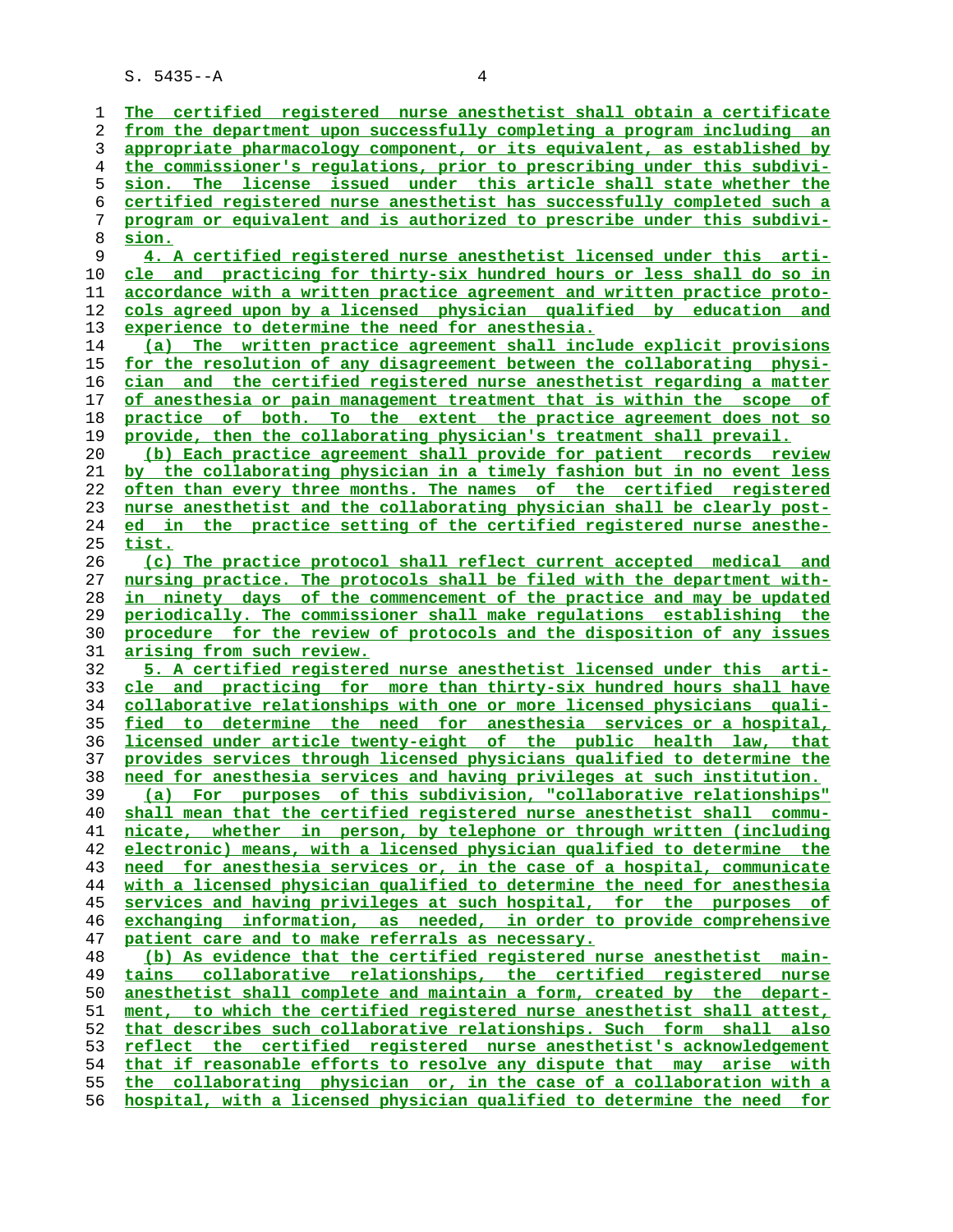| 1  | anesthesia services and having privileges at such hospital, about a           |
|----|-------------------------------------------------------------------------------|
| 2  | patient's care are not successful, the recommendation of the physician        |
| 3  | shall prevail. Such form shall be updated as needed and may be subject        |
| 4  | to review by the department. The certified registered nurse anesthetist       |
| 5  | shall maintain documentation that supports such collaborative relation-       |
| 6  | ships.                                                                        |
| 7  | 6. Nothing in this section shall be deemed to limit or diminish the           |
| 8  | practice of the profession of nursing as a registered professional nurse      |
| 9  | under article one hundred thirty-nine of this title or any other law,         |
| 10 | <u>rule, regulation or certification, nor to deny any registered profes-</u>  |
| 11 | sional nurse the right to do any act or engage in any practice author-        |
| 12 | ized by article one hundred thirty-nine of this title or any other law,       |
| 13 | rule, regulation or certification.                                            |
| 14 | § 6915. Practice of certified registered nurse anesthetist and use of         |
| 15 | the title "certified registered nurse anesthetist" or "nurse anesthe-         |
| 16 | tist." Only a person licensed or otherwise authorized under this article      |
| 17 | shall practice certified registered nurse anesthetist or nurse anesthe-       |
| 18 | tist.                                                                         |
| 19 | § 6916. State board for nursing. The state board for nursing as estab-        |
| 20 | lished in section sixty-nine hundred four of this title shall be the          |
| 21 | governing state board for certified registered nurse anesthetists.            |
| 22 | § 6917. Requirements for a license as a certified registered nurse            |
| 23 | anesthetist. To qualify for a license as a certified registered nurse         |
| 24 | anesthetist, an applicant shall fulfill the following requirements:           |
| 25 | 1. Application: file an application with the department;                      |
| 26 | 2. Education: have received a master's degree or higher in a program          |
| 27 | of nurse anesthesia in accordance with the commissioner's requlations;        |
| 28 | 3. Examination: meet the standards to sit for the certifying exam             |
| 29 | provided by the national board;                                               |
| 30 | 4. Age: be at least eighteen years of age;                                    |
| 31 | 5. Character: be of good moral character as determined by the depart-         |
| 32 | ment;                                                                         |
| 33 | 6. Fees: pay a fee of fifty dollars to the department for an initial          |
| 34 | license and a fee of thirty dollars for each triennial registration           |
| 35 | period; and                                                                   |
| 36 | 7. Information and documentation: in conjunction with and as a condi-         |
| 37 | tion of each triennial registration, provide to the department, and the       |
| 38 | department shall collect, such information and documentation required by      |
| 39 | the department, in consultation with the department of health, as is          |
| 40 | necessary to enable the department of health to evaluate access to need-      |
| 41 | ed services in this state, including, but not limited to, the location        |
| 42 | and type of setting wherein the certified registered nurse anesthetist        |
| 43 | practices and other information the department, in consultation with the      |
| 44 | department of health, deems relevant. The department of health, in            |
| 45 | consultation with the department, shall make such data available in           |
| 46 | aggregate, de-identified form on a publicly accessible website.<br>-Addi      |
| 47 | tionally, in conjunction with each triennial registration, the depart-        |
| 48 | ment, in consultation with the department of health, shall provide            |
| 49 | information on registering in the donate life registry for organ and          |
| 50 | tissue donation, including the website address for such registry.             |
| 51 | <u>S 6918. Limited permits. 1. A permit to practice as a certified regis-</u> |
| 52 | tered nurse anesthetist may be issued by the department upon the filing       |
| 53 | of an application for a license as a certified registered nurse anesthe-      |
| 54 | tist and submission of such other information as the department may           |
|    |                                                                               |

**require to (a) graduates of schools of nurse anesthesia registered by**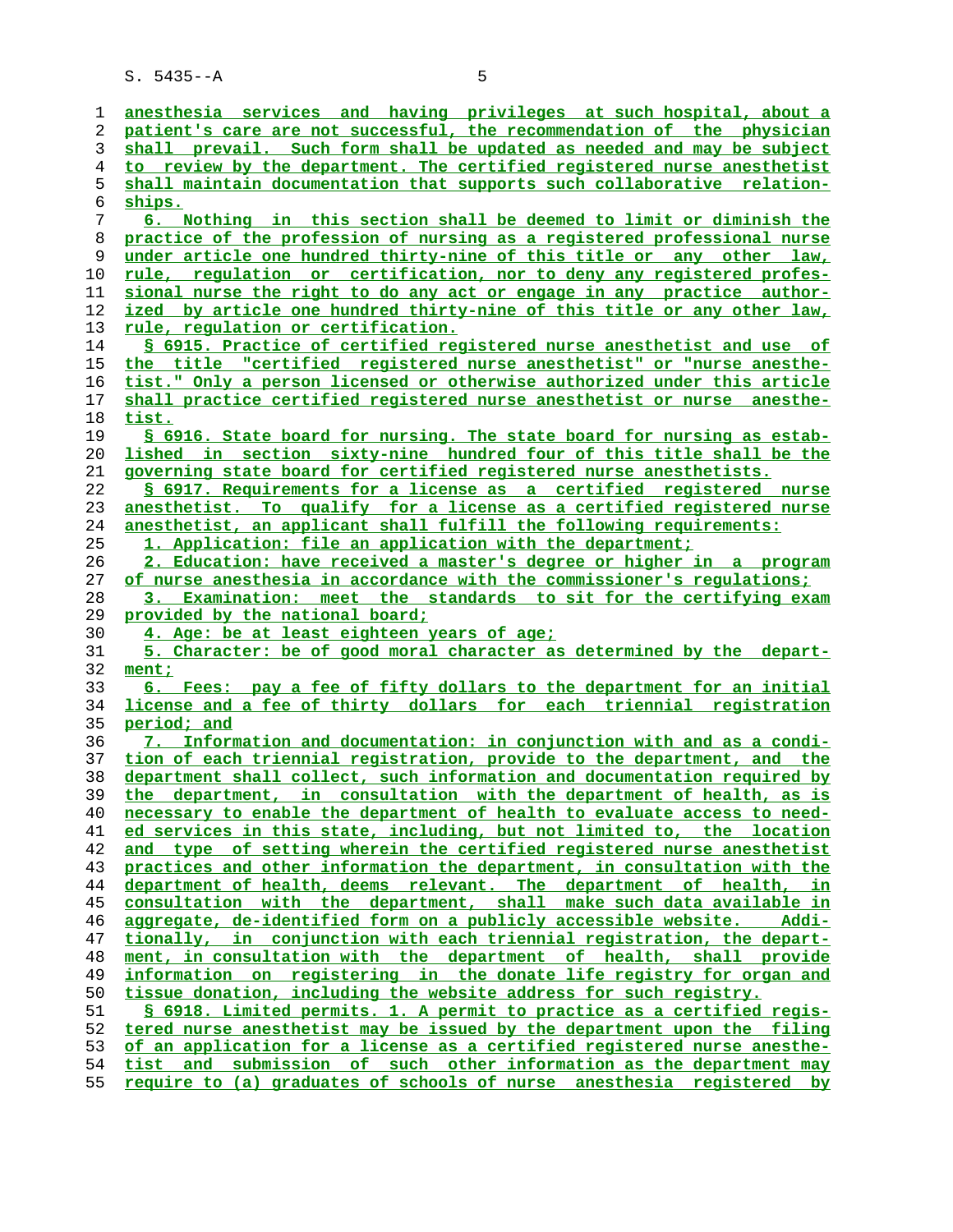| 1        | the department or (b) graduates of schools of nursing anesthesia                                                                                       |
|----------|--------------------------------------------------------------------------------------------------------------------------------------------------------|
| 2        | approved in another state, province, or country.                                                                                                       |
| 3        | 2. Such limited permit shall expire one year from the date of issuance                                                                                 |
| 4        | or upon notice to the applicant by the department that the application                                                                                 |
| 5        | for license has been denied. The limited permit may be renewed, at the                                                                                 |
| 6        | discretion of the department, for one additional year.                                                                                                 |
| 7        | 3. A limited permit shall entitle the holder to practice certified                                                                                     |
| 8        | registered nurse anesthesia only under the supervision of a certified                                                                                  |
| 9        | registered nurse anesthetist currently registered in this state and with                                                                               |
| 10       | the endorsement of the employing agency.                                                                                                               |
| 11       | 4. Fees. The fee for each limited permit shall be thirty-five dollars.                                                                                 |
| 12       | 5. Graduates of schools of nursing anesthesia registered by the                                                                                        |
| 13       | department may be employed to practice nurse anesthesia under super-                                                                                   |
| 14       | vision of a certified registered nurse anesthetist currently registered                                                                                |
| 15       | in this state and with the endorsement of the employing agency for nine-                                                                               |
| 16       | ty days immediately following graduation from a program in nurse anes-                                                                                 |
| 17       | thesia and pending receipt of a limited permit for which an application                                                                                |
| 18       | has been filed as provided in this section.                                                                                                            |
| 19       | § 6919. Exempt persons. 1. This article shall not be construed:                                                                                        |
| 20       | (a) as modifying the scope of practice of certified registered nurse                                                                                   |
| 21       | anesthetists pursuant to statute or the rules and requlations of the                                                                                   |
| 22       | commissioner of health in a hospital or in a free-standing ambulatory                                                                                  |
|          |                                                                                                                                                        |
| 23<br>24 | center as defined in article twenty-eight of the public health<br>surgery                                                                              |
| 25       | law;                                                                                                                                                   |
| 26       | (b) as applying to any activity authorized, pursuant to statutes, rule                                                                                 |
| 27       | <u>or regulation, to be performed by a registered professional nurse in a</u><br>hospital as defined in article twenty-eight of the public health law; |
| 28       | (c) as prohibiting an individual who has been licensed as a nurse                                                                                      |
| 29       | practitioner in the acute care specialty area from performing the duties                                                                               |
| 30       | of a certified registered nurse anesthetist;                                                                                                           |
| 31       | (d) as prohibiting the furnishing of nursing anesthesia assistance in                                                                                  |
| 32       | case of an emergency;                                                                                                                                  |
| 33       | (e) as prohibiting such performance of nursing anesthesia service by                                                                                   |
| 34       | students enrolled in registered schools or programs as may be incidental                                                                               |
| 35       | <u>to their course of study;</u>                                                                                                                       |
| 36       | (f) as prohibiting or preventing the practice of nursing anesthesia in                                                                                 |
| 37       | this state by any legally qualified nurse or practical nurse of another                                                                                |
| 38       | state, province, or country whose engagement requires him or her to                                                                                    |
| 39       | accompany and care for a patient temporarily residing in this state                                                                                    |
| 40       | during the period of such engagement provided such person does not                                                                                     |
| 41       | represent or hold himself or herself out as a certified registered nurse                                                                               |
| 42       | anesthetist registered to practice in this state;                                                                                                      |
| 43       | (g) as prohibiting or preventing the practice of nursing anesthesia in                                                                                 |
| 44       | this state during an emergency or disaster by any legally qualified                                                                                    |
| 45       | nurse anesthetist of another state, province, or country who may be                                                                                    |
| 46       | recruited by the American National Red Cross or pursuant to authority                                                                                  |
| 47       | vested in the state civil defense commission for such emergency or                                                                                     |
| 48       | disaster service, provided such person does not represent or hold                                                                                      |
| 49       | himself or herself out as a certified registered nurse anesthetist                                                                                     |
| 50       | registered to practice in this state;                                                                                                                  |
| 51       | (h) as prohibiting or preventing the practice of nursing anesthesia in                                                                                 |
| 52       | this state, in obedience to the requirements of the laws of the United                                                                                 |
| 53       | States, by any commissioned nurse anesthetist officer in the armed forc-                                                                               |
| 54       | es of the United States or by any nurse anesthetist employed in the                                                                                    |
| 55       | United States veterans administration or United States public health                                                                                   |
| 56       | service while engaged in the performance of the actual duties prescribed                                                                               |
|          |                                                                                                                                                        |